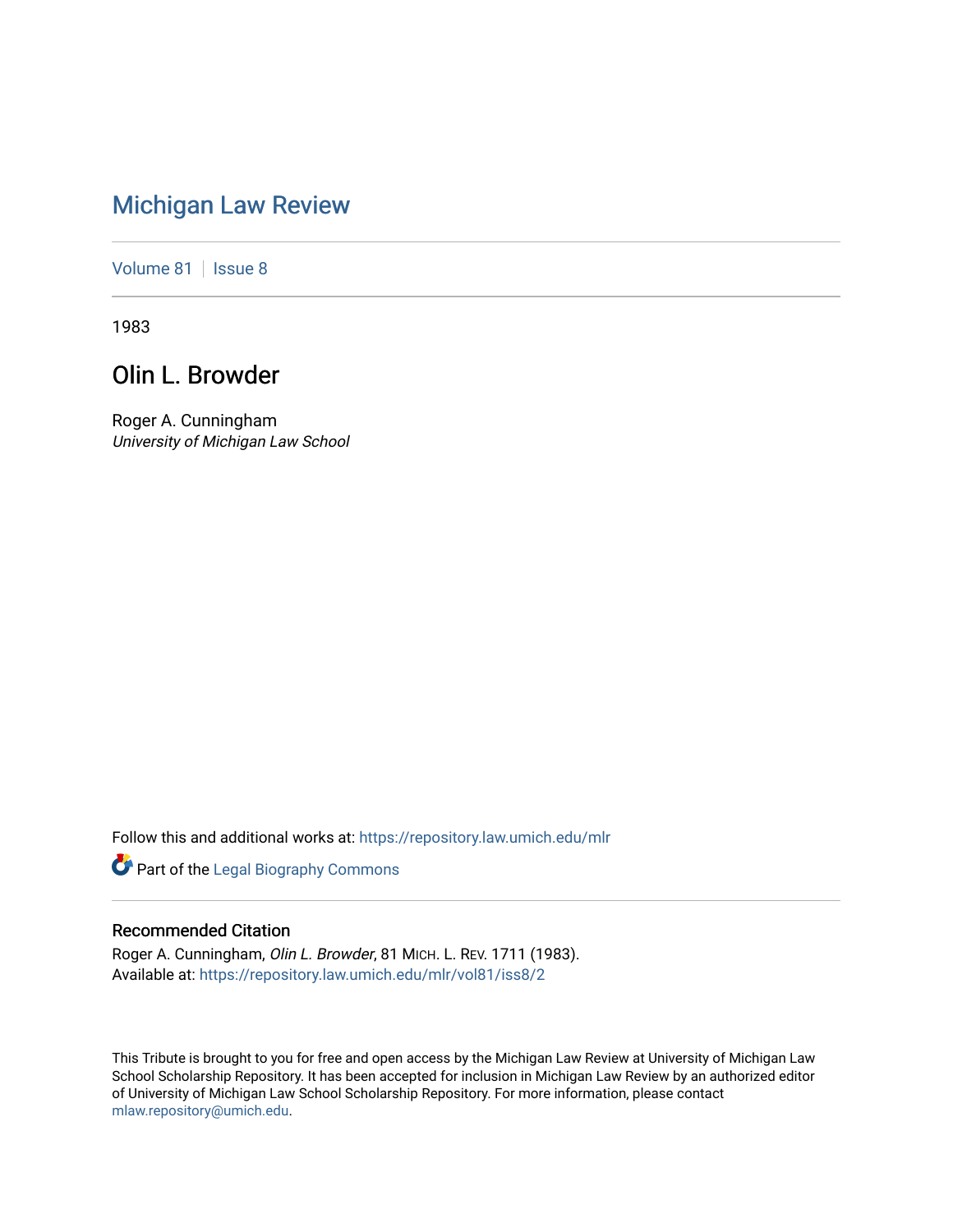### **OLIN L. BROWDER**

#### *Roger A. Cunningham\**

The University of Michigan Law School will sustain a very great loss when Professor Olin L. Browder retires at the end of the current academic term. Professor Browder is that rare combination, a scholar, a teacher, and a gentleman. His excellence as a scholar in his chosen fields hardly needs recounting. It is familiar to anyone who has an interest in property law in general or in the more specialized fields of trusts and future interests. Before I joined the Law School faculty in 1959, I was familiar with his chapters on Illegal Conditions and Limitations in the American Law of Property. I was, of course, impressed by the fact that, at a relatively early period in his career as a legal scholar, he was selected to join the group of eminent property law scholars who prepared the American Law of Property under the general editorial direction of Professor A. James Casner. During my years as a member of the Law School faculty, I have been delighted and greatly assisted in my work by Professor Browder's published articles dealing with a variety of topics.

Although I was not so fortunate as to have been a student of Professor Browder, it is clear to me  $-$  as it is to all his colleagues  $$ that he has been an outstanding classroom teacher during his tenure at the Law School. I have talked with a multitude of his students and former students who regard him as one of the very best teachers on the Law School faculty. Professor Browder's excellence as a teacher is partly a result of his mastery of the material he teaches and his ability to arouse his students' interest in that material, and partly a result of the kind and sympathetic personal interest he takes in all his students.

Professor Browder has also taken a kind and sympathetic personal interest in his faculty colleagues throughout the nearly quartercentury of my association with him at the Law School. When I first arrived in Ann Arbor, he was one of the first Law School faculty members to welcome me and make me feel at home here. During the ensuing years, he has become my best friend on the Law School faculty, and has given freely of this time and energy when I needed counsel or assistance. Like all of his colleagues, I will be sorry to see

<sup>\*</sup> Professor of Law, University of Michigan. J.D., Harvard University. --- Ed.